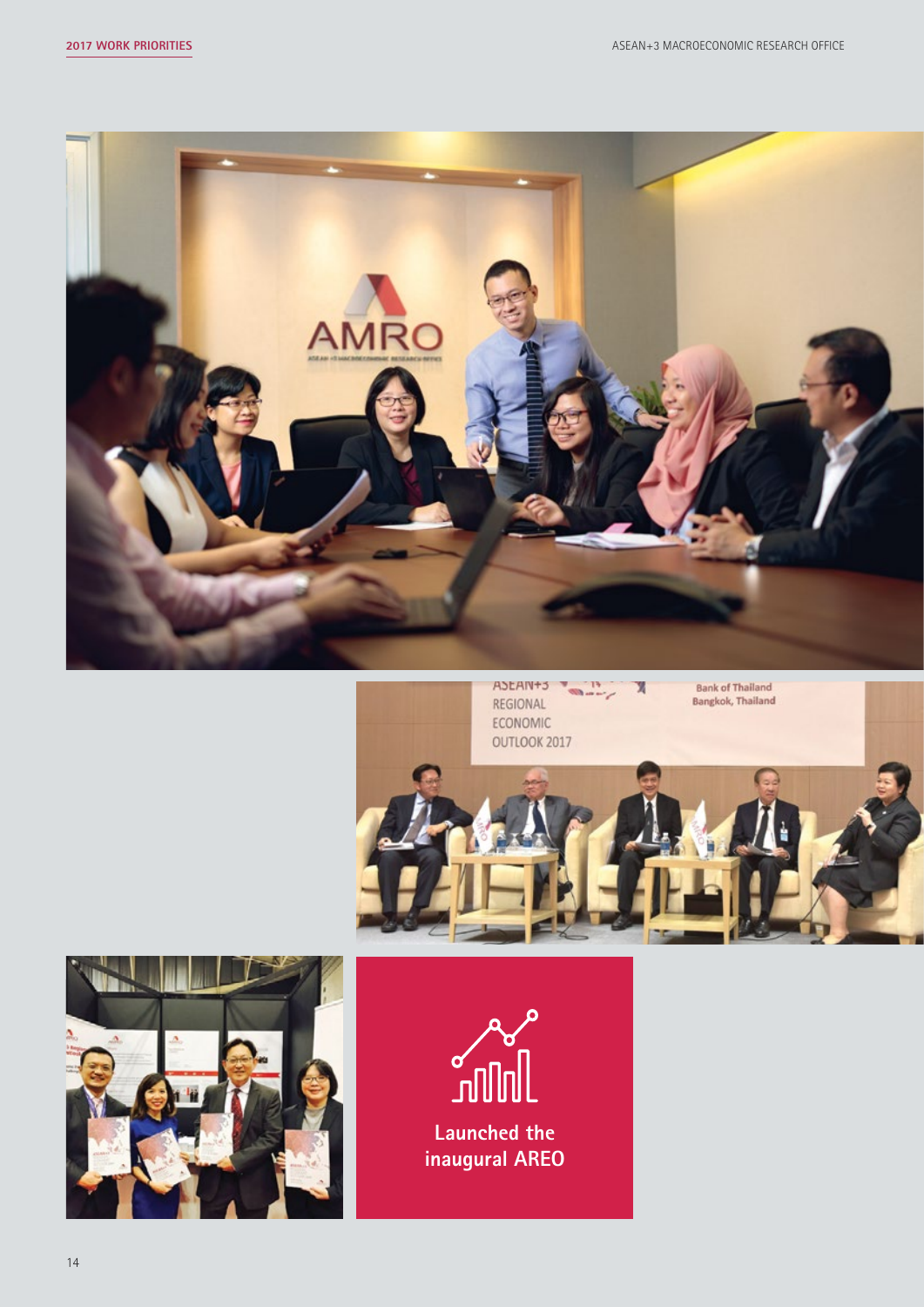



|    | the contract of the contract of the contract of<br><b>Service Service</b>              |
|----|----------------------------------------------------------------------------------------|
|    | _____<br>the control of the control of the<br>___<br>the control of the control of the |
| __ | the control of the control of the<br>the control of the control of                     |
|    | ____                                                                                   |

**Adopted the Guidance Note for Country Surveillance Consultation**





# 2017 Work Priorities **Developing Strength for High-Quality Surveillance**

In 2017, AMRO continued to improve its surveillance products, enhance its framework for surveillance activities, and further developed its analytical toolkits to conduct country and regional surveillance. These surveillance efforts and innovations contribute to the strengthening of AMRO's capacity to pursue its mandate as the regional surveillance arm of the CMIM.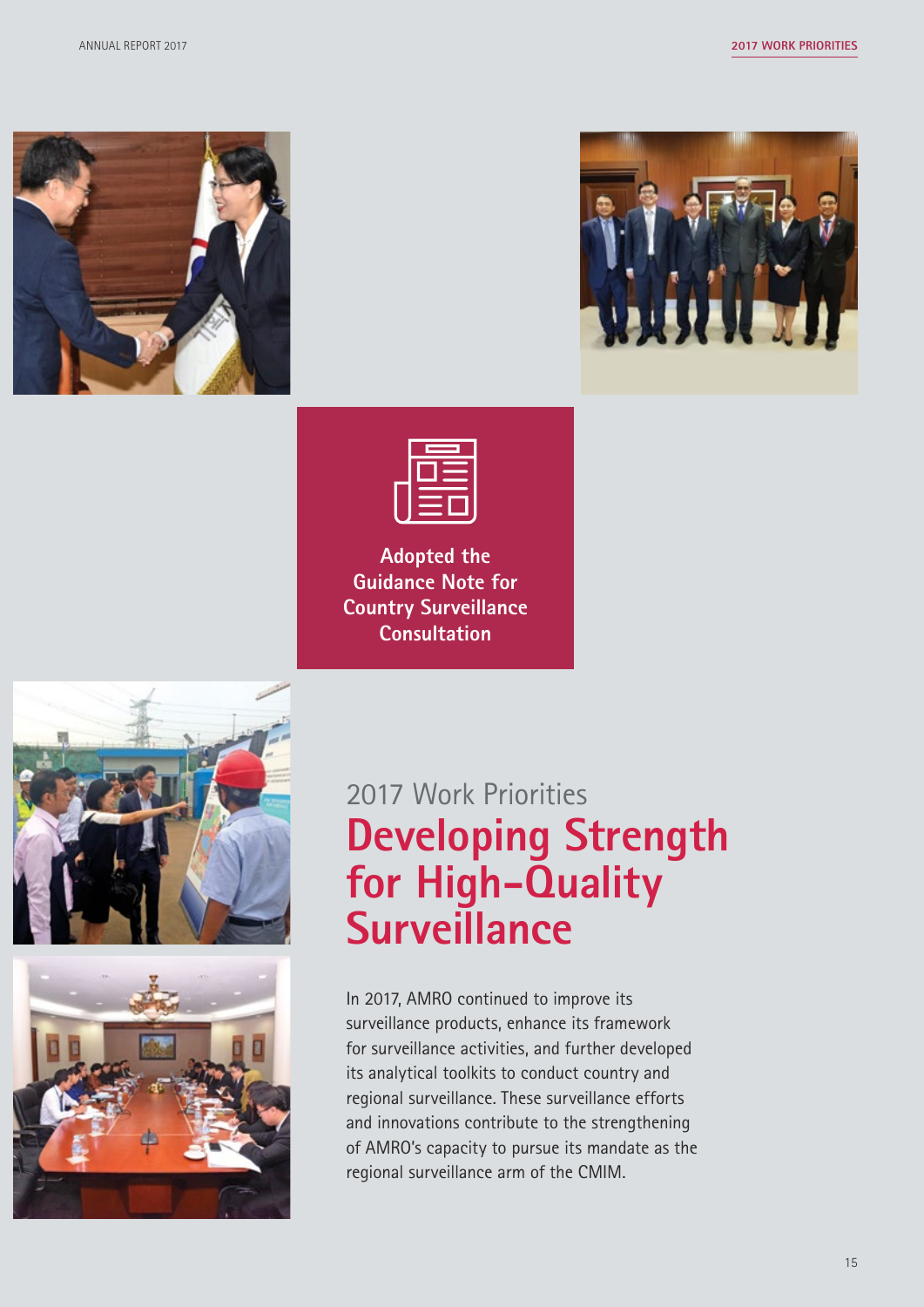### **Adopting Stronger Surveillance Framework**

AMRO, as the regional surveillance unit for the ASEAN+3 region, has been consistently working to strengthen its surveillance capacity to meet its members' needs and expectations for their economies and the region as a whole.

In 2017, AMRO continued to fortify its surveillance framework to conduct macroeconomic and financial surveillance. In particular, AMRO revamped its surveillance framework by formally adopting the Guidance Note for AMRO Country Surveillance

Consultation (hereafter referred to as "Guidance Note") which was endorsed at the AMRO EC Meeting in Cebu, the Philippines, in April 2017. In tandem with the enhancement of its policy review processes and practices, AMRO also improved its surveillance through the development of analytical frameworks, as explained in the following country and regional surveillance sections. Analytical enhancements allowed AMRO to conduct more comprehensive policy-oriented background research relevant to member economies.

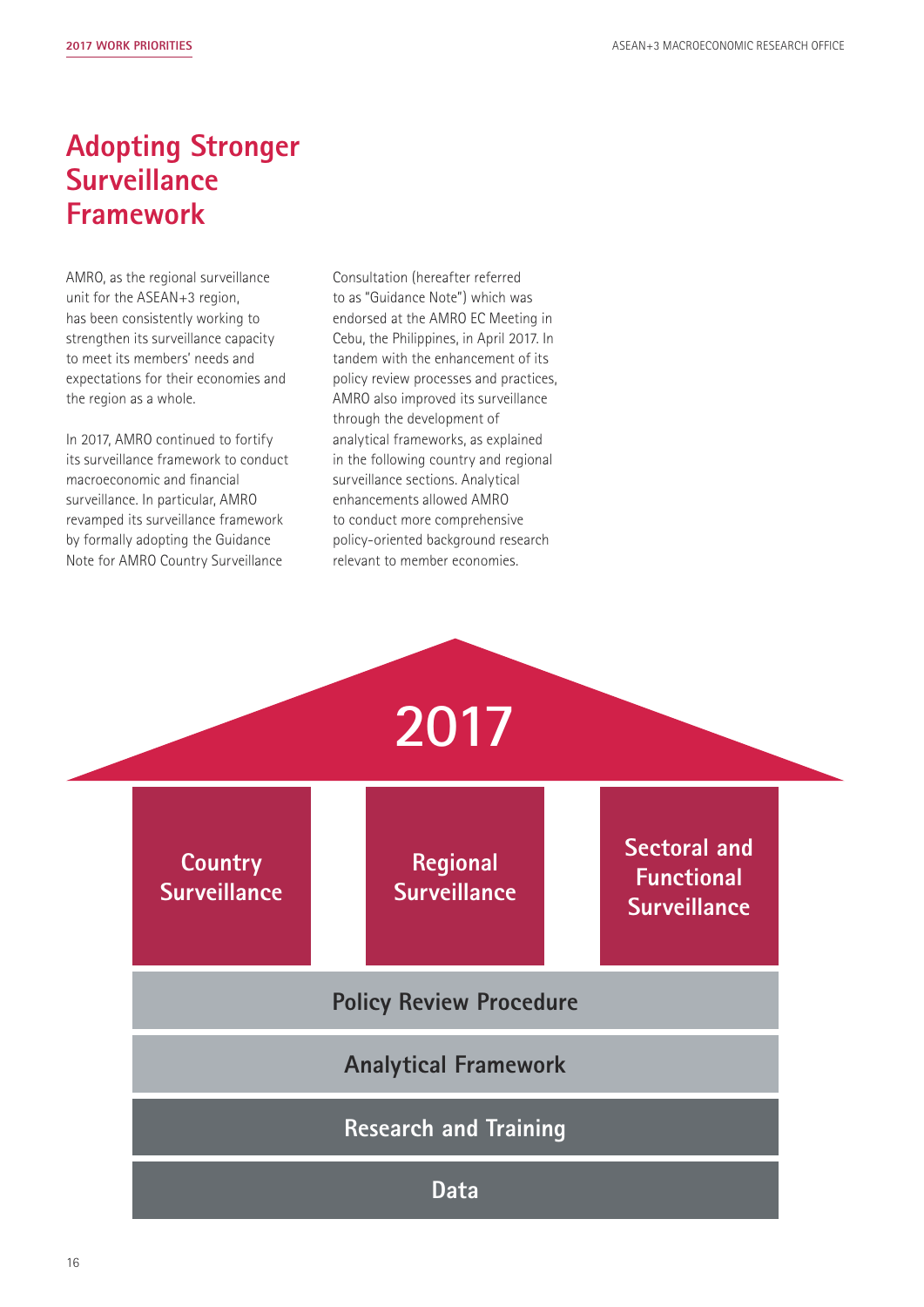#### **Bolstering Country Surveillance**

Country surveillance is the main component of AMRO's surveillance mandate. As such, annual consultations serve as the main vehicle for bilateral, regional and other multilateral surveillance. Annual consultations focus on the appropriateness and effectiveness of a member's policies in responding to risks and challenges threatening the member's macroeconomic and financial stability.

In 2017, AMRO revamped its country surveillance framework to make the assessment more forward-looking and focused on risks and vulnerabilities; the process more structured, rigorous and transparent; and the policy dialogue more engaging and effective. The Guidance Note, which was discussed in the previous section, provides formal direction on annual consultations of surveillance for member economies, with a focus on macroeconomic and financial stability. It also stipulates a number of processes, timelines, guidelines, and formal requirements for country surveillance while requiring

that AMRO enhance engagement and communication with various stakeholders to achieve AMRO's vision to be a trusted policy advisor. In line with the Guidance Note, AMRO strengthened its internal policy review practices and further streamlined processes around the annual consultation visits to member economies.

AMRO has also improved its country surveillance through the development of relevant analytical frameworks, such as country risk map, financial stress index, markets monitor, and debt sustainability analysis. Enhanced analytical toolkits enabled AMRO to provide members with more forwardlooking analyses, risk assessments, and policy recommendations in its 14 annual consultation reports for members in 2017 and 14 country notes that were reported at the ERPD sessions during the ASEAN+3 Finance and Central Bank Deputies' Meetings (AFDCM+3). Analytical enhancements also allowed AMRO to conduct more

elaborate policy-oriented background research relevant to member economies.

Recognizing that the confidence and trust that members have in AMRO's role as a trusted policy advisor has an impact on the traction for its surveillance advice, AMRO pursued even-handed, candid and timely surveillance, with good communication. In 2017, in line with the policy review process, AMRO strengthened its country consultation activities with a view to enhance stakeholder engagement. At the end of each annual consultation visit, AMRO conducted formal policy dialogues with its members based on its draft preliminary assessments. Through roundtable discussions with various stakeholders, AMRO strengthened its communication with industry thought leaders. The issuance of a press release at the end of each consultation visit, and the publication of annual consultation reports further communicated AMRO's perspective to the general public and improved the transparency of its work.



*AMRO Director Dr Junhong Chang, Chief Economist Dr Hoe Ee Khor, and the mission team join a policy dialogue with Vice Minister of Finance Dr Yaobin Shi (third from left) and officials of the Ministry of Finance, China, during the Annual Consultation Visit in August 2017.*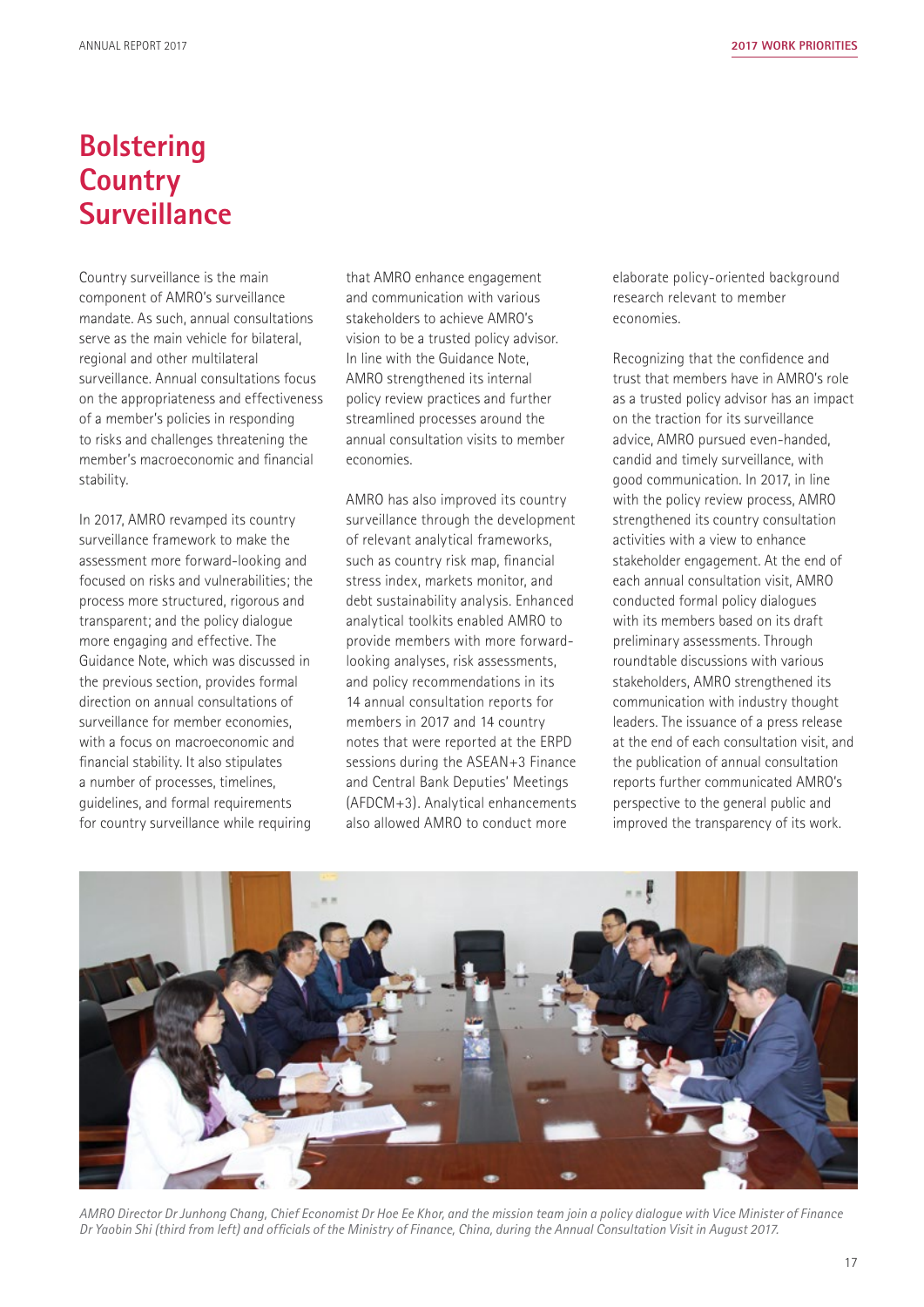## **Enhancement of AMRO Annual Consultation in 2017 – The Case of Korea**

Throughout 2017, AMRO country teams made great efforts not only to enhance its entire surveillance process – including pre-mission preparation, on-site mission activities and production of the final country report – but also to achieve more effective engagement and communication with various stakeholders. During the 2017 Annual Consultation Visit to Korea from 16 to 25 August 2017, AMRO successfully incorporated all these new features of the revamped country surveillance framework.

 The visit was extended beyond one week to allow for more comprehensive discussions and the preparation of a preliminary assessment note. During the visit, AMRO's mission team conducted a series of meetings with the public sector, including the Ministry of Strategy and

Finance (KMOSF), Bank of Korea (BOK), Financial Services Commission, and Financial Supervisory Service. The team also visited a variety of policy research institutions, financial institutions, credit bureau institutes, and academies, and organized a roundtable discussion with renowned experts from different backgrounds and expertise.

Insights gained from various meetings were invaluable for AMRO to reinforce its understanding of the Korean economy. On 24 August, Director Chang made a courtesy call to Dr Dong-Yeon Kim, Deputy Prime Minister and Minister of Strategy and Finance, and they had a fruitful exchange of views on the new government's economic policy direction. In addition, Director Chang and Chief Economist Dr Khor had an exclusive

interview with *Chosun Biz*, one of the most influential news media outlets in Korea to introduce the key functions of AMRO and CMIM, as well as share AMRO's views on the Korean economy (the English-translated version is available on AMRO's website).

Significantly, when exchanging views with the Korean authorities, the team adopted a new procedure for the preparation of the preliminary assessment note, in accordance with the *Guidance Note for AMRO Country Surveillance Consultation*. The note summarizes key findings and policy recommendations to facilitate more constructive and comprehensive wrap-up policy dialogues with KMOSF and BOK. An assessment summary is contained in the press release issued on the last day of the mission, which was also posted on AMRO's website.



*Deputy Governor, Mr Minho Kim (fourth from left), and officials of the Bank of Korea, discuss with AMRO Director Dr Junhong Chang, Chief Economist Dr Hoe Ee Khor, and the mission team during the Annual Consultation Visit in August 2017.*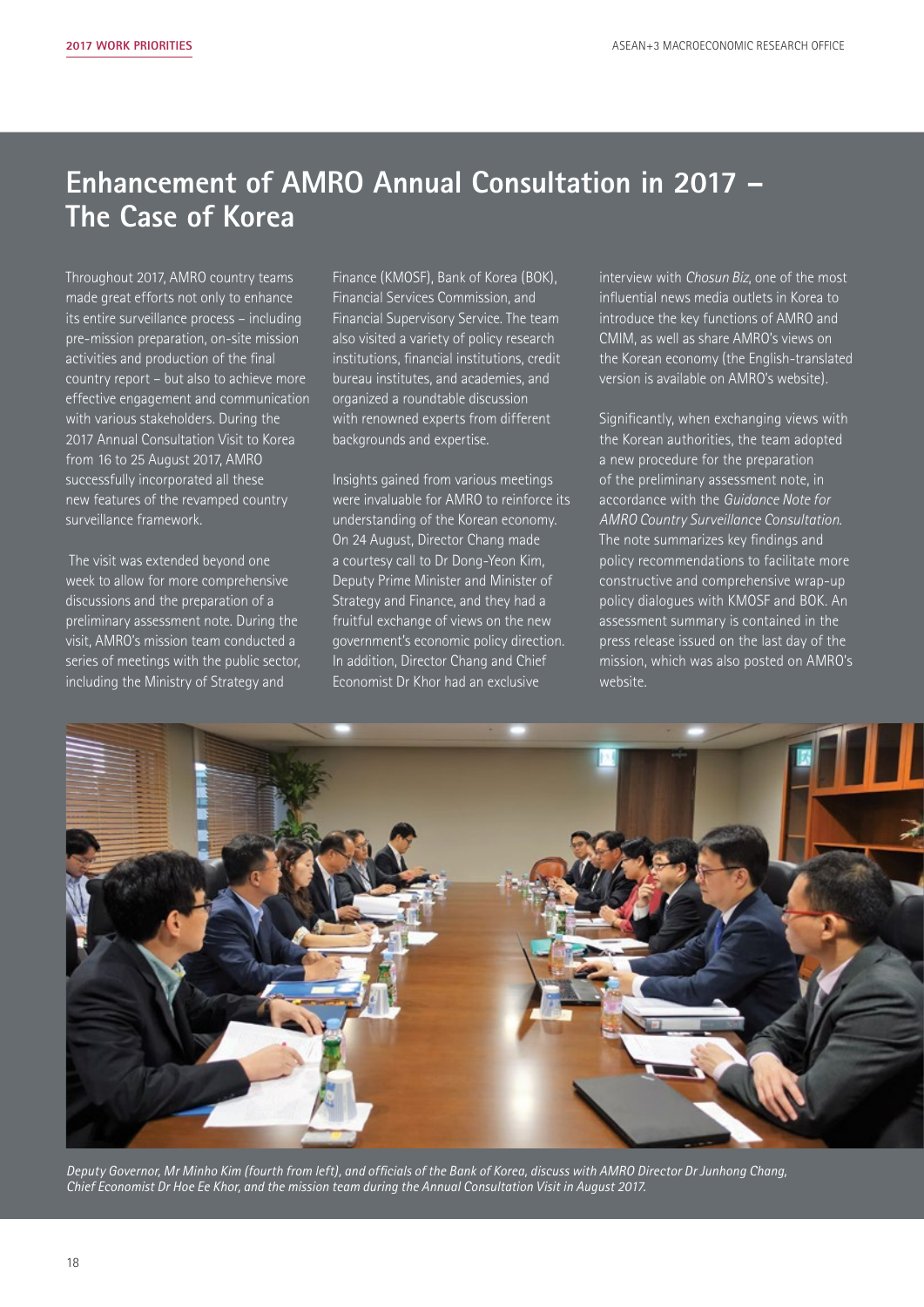On 23 August, with support from KMOSF, AMRO held a roundtable discussion with Korean experts to discuss recent developments in the Korean economy and the country's challenges in achieving sustainable growth. The roundtable discussion – moderated by our Advisory Panel (AP) member, Professor Kyung-Wook Hur, and attended by distinguished academics including Dr Junghun Kim, Vice President of the Korea Institute of Public Finance; Dr Joohoon Kim, Chief Economist of the Korea Development Institute; Dr Jae-Ha Park, Senior Research Fellow of the Korea Institute of Finance; Dr Taeyoon Sung, Professor of Economics of Yonsei University; and Dr Gyu-Don Jung, President of the Korea Center for International Finance – provided valuable insights on key aspects of the Korean economy, including macroeconomic trends, the financial system, fiscal policies, and the industrial and external sectors. In particular, the AMRO mission team was able to gain different perspectives and a deeper understanding of the challenges facing the Korean economy. The roundtable has laid a firm foundation for stronger partnerships between AMRO and distinguished experts in Korea, contributing to strengthened AMRO's surveillance capacity.

After the policy dialogues with KMOSF and BOK at the end of the visit, AMRO issued a press release in both English and Korean that summarized the key findings of its preliminary assessment on the economy. In total, more than 20 news stories were published on local media, which helped increase AMRO's visibility and credibility in the country.

Country surveillance reflects members' circumstances. As such, it makes sense to adopt different approaches for member economies based on their economic fundamentals, for example, emerging market economies, low-income countries, advanced economies and systemic economies. In 2017, AMRO not only conducted more policy-oriented and forward-looking background research, but also included them in annual consultation reports as selected issues. Amongst them were dollarization and monetary policy in Cambodia, fiscal stance in Indonesia, and drivers of inflation in Myanmar.



*AMRO Director Dr Junhong Chang, Chief Economist Dr Hoe Ee Khor, and the mission team meets with Governor H.E. Dr Somphao Phaysith (fifth from left) and officials of the Bank of the Lao PDR during its Annual Consultation Visit in February 2017.*



*AMRO mission team visits Hengyi oil refinery and petrochemical plant in Brunei during its Annual Consultation Visit in October-November 2017.*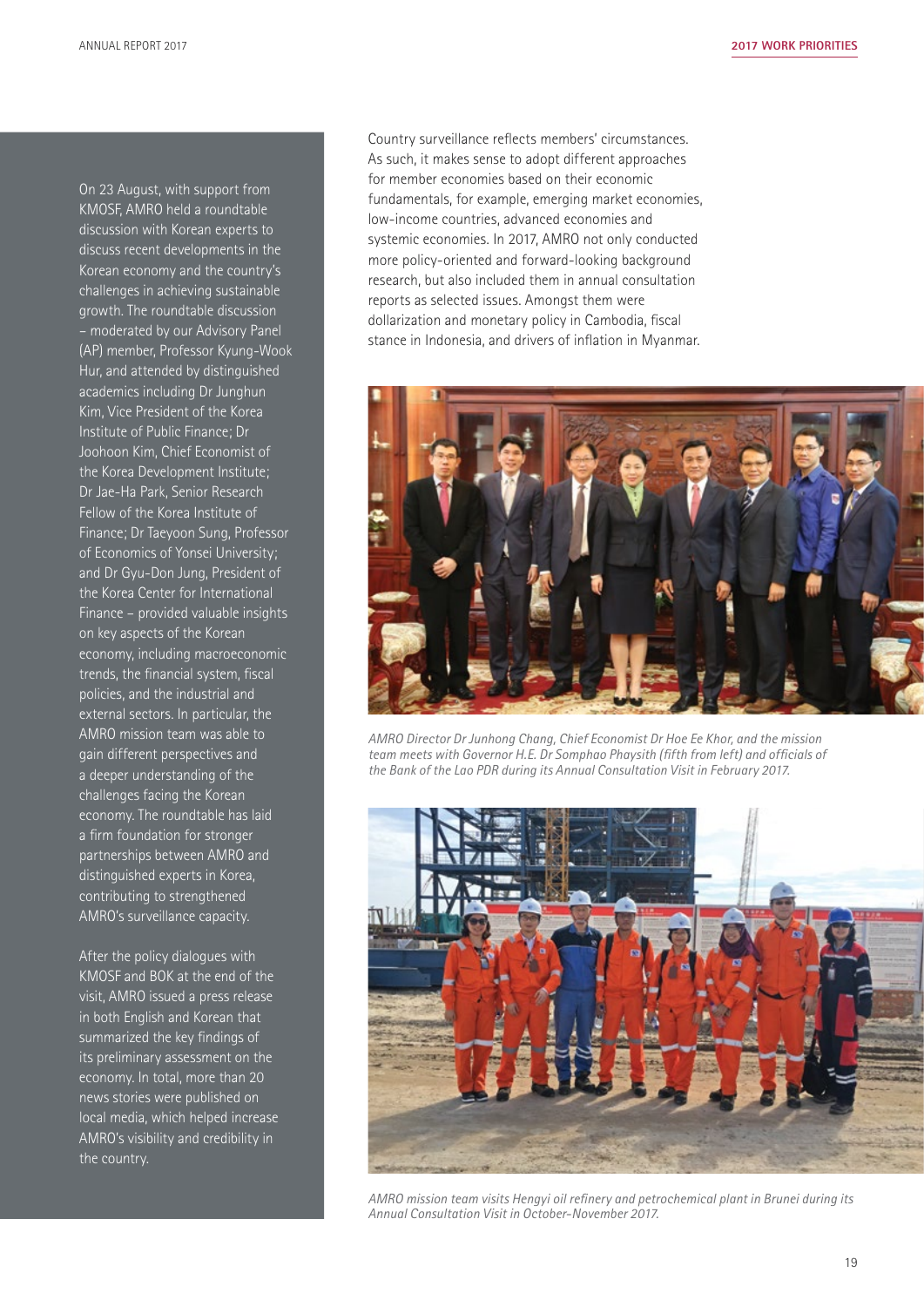## **Upgrading Regional Surveillance**

As the region's key surveillance organization, AMRO assesses the economic outlook for the ASEAN+3 region by identifying and assessing risks from outside the region and global spillovers; monitoring and assessing intra-regional linkages and spillovers; and benchmarking economies in the region using common analytical frameworks. In 2017, AMRO enhanced its regional surveillance by strengthening its analytical frameworks with the introduction of the global risk map, business and credit cycles analysis, a PMI heatmap, and a policy matrix framework.

Based on its risk assessment, AMRO provides policy recommendations to its stakeholders at both country and regional levels. In addition, AMRO supports regional surveillance discussions at the ERPD – peer review surveillance sessions among Deputies at the AFDCM+3. AMRO also presents its assessment of the regional outlook at the ASEAN+3 Finance Ministers' and Central Bank Governors' Meeting (AFMGM+3), and other regional fora such as the ASEAN Senior Level Committee on Financial Integration. In 2017, AMRO also supported regional fora and regional integration through policy notes. At the ASEAN+3 Leaders' Meeting in Manila, AMRO provided a policy note on ASEAN+3 economic prospects. Similarly, a background paper was crafted for the Lancang-Mekong Cooperation Foreign Ministers' Meeting.

In May 2017 in Yokohama, Japan, AMRO launched its inaugural annual flagship publication, AREO, which provided a detailed report on AMRO's outlook and risk assessment for the region. The report provided AMRO's macroeconomic projections for the region as a whole, as well as a brief assessment of macroeconomic outlook for each member economy. This first flagship publication also featured a

thematic chapter on the *ASEAN+3 Region: 20 Years after the Asian Financial Crisis*, giving recognition to the AFC as a landmark event that shaped policymakers' perspectives on crisis management and resolution and the resulting establishment of AMRO and CMIM. The thematic chapter highlighted lessons from the AFC that remain valuable today – the importance of policy attention to risks from financial markets and capital outflows; the speed and impact of contagion among economies; and the need for a flexible and responsive policy framework to deal with external shocks.

Complementary to the annual AREO publication, AMRO circulated Monthly AREO Updates on regional economic developments, and arising topical issues such as the impact of US policies on China and capital flows in regional emerging markets, to its members.



*About 60 participants including policy makers, journalists, and academia, attend the inaugural AREO launch in May 2017 in Yokohama, Japan.*